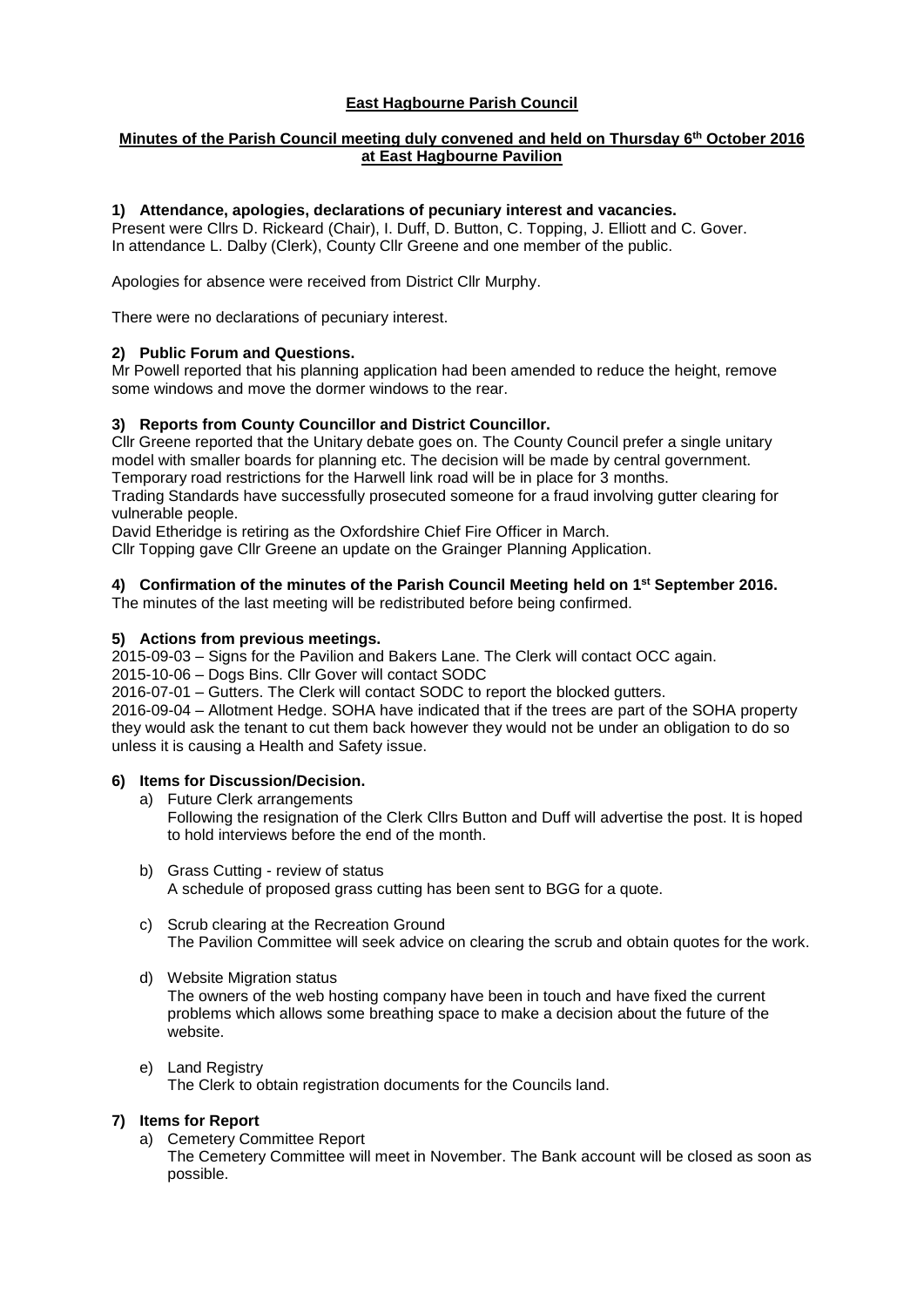b) Neighbourhood Plan Report

The Committee have met with the CFO planning advisor who help to evolve the policies for the Neighbourhood Plan. There will be a public meeting on 25<sup>th</sup> October to feed back the results of the survey. It is hoped to have a first draft ready by early next year.

- c) Report on Grainger appeal The Appeal will take place on the 10-12<sup>th</sup> of January probably in the East Hagbourne Pavilion.
- d) Pavilion and Car Park status The car park is closed for refurbishment. It was resolved that Cllrs Button and Duff would sign the contract for the work witnessed by the Clerk.
- e) Bus Services: DVTG developments The DVTG AGM will be held next week to adopt a constitution. Mary Harrison was nominated as the Parish Council representative.
- f) Recent flooding experiences Following the recent severe weather event no houses were flooded. Robert Ainger has volunteered to co-ordinate the flood group who will be clearing the stream next Saturday. The group will then follow up with regular maintenance. The Police gave a resident permission to close the road during the flooding.
- g) Article 4 Kingsholme Close update The submission was made to SODC in July. District Cllr Murphy will check the progress of the submission.

## 8) Correspondence.

- SODC Town and Parish Forum Cllr Topping to attend.
- CFO AGM and Placemaking Conference
- Garden Town Stakeholder Reception
- 9) Finance.
	- a) Payments for Approval:-

| L. Dalby       | Clerk's Salary                      | 442.12  |
|----------------|-------------------------------------|---------|
| <b>BGG</b>     | <b>Grass Cutting</b>                | 198.00  |
| Community 1st  | Neighbourhood Plan Survey           | 4512.26 |
| Oxfordshire    |                                     |         |
| EHS & RC       | Room hire                           | 27.50   |
| D. Button      | <b>Best Allotment Cup Engraving</b> | 15.00   |
| <b>BDO LLP</b> | <b>External Audit</b>               | 360.00  |
| <b>HMRC</b>    | <b>PAYE</b>                         |         |

#### b) Receipts

| Barclays Bank | Interest                                      | $\sim$<br>$\sim$<br>U.Zb |
|---------------|-----------------------------------------------|--------------------------|
| SODC          | : 2 <sup>nd</sup> Payment<br>Precept $\angle$ | 5.67<br>5975.            |

c) The account balances are:-

| Community $A/C - 26th$ August 2016                      | £41.634.46 |
|---------------------------------------------------------|------------|
| Base Rate Tracker A/C - 30 <sup>th</sup> September 2016 | £2.102.39  |
|                                                         |            |
| East and West Hagbourne Cemetery                        |            |
| Community A/C - 23rd August 2016                        | £2457.92   |